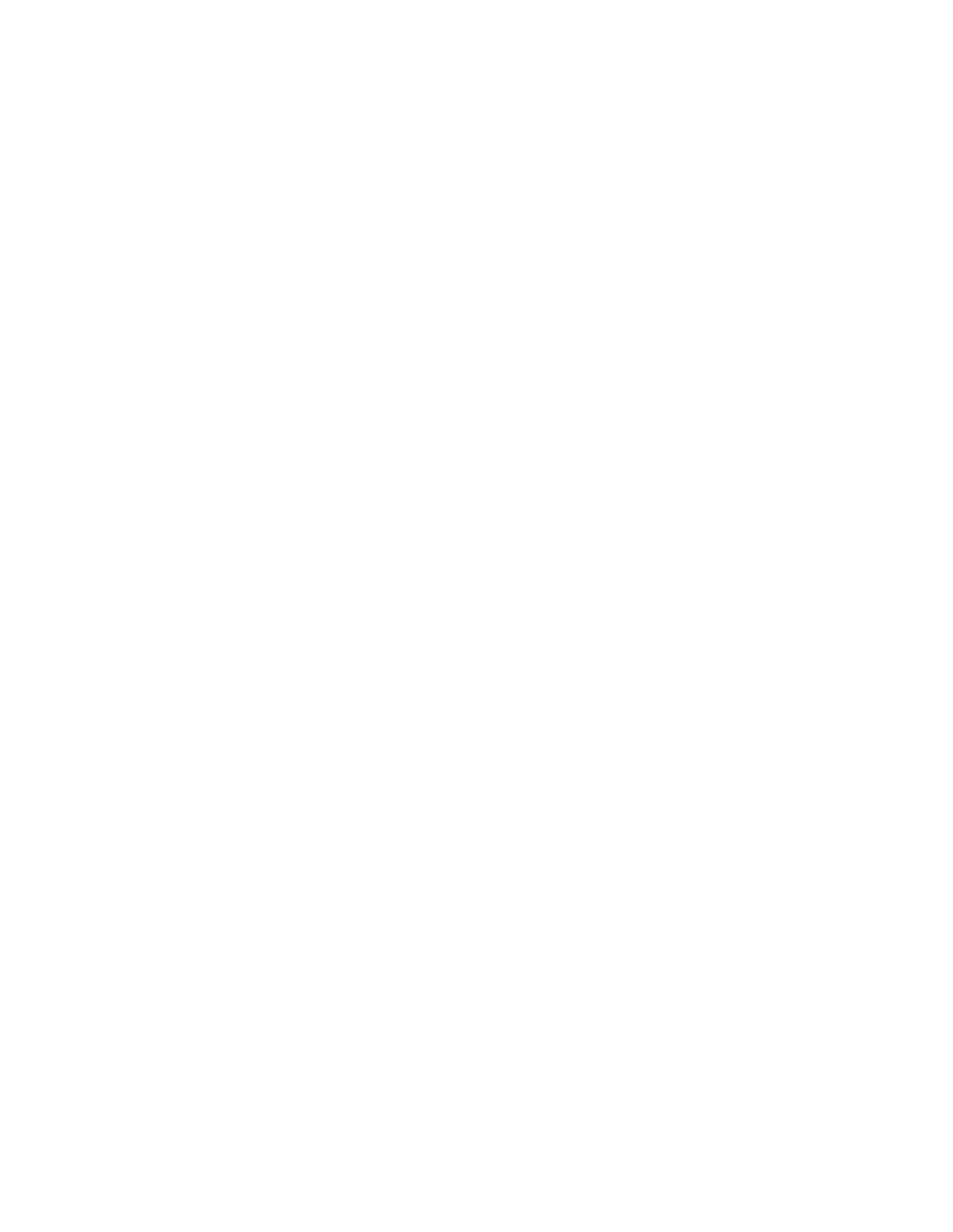## **Investment Solution**

# **Starwood Real Estate Income Trust (SREIT) – A Core/Core+ Private Real Estate Strategy**

**There are different types of private real estate strategies based on their structure and risk/reward profiles. SREIT is structured as a non-listed real estate investment trust (REIT) with a Core/Core+ investment strategy, which means it invests in high-quality, stabilized, income-producing real estate.**



SREIT owns a diversified portfolio of high-quality real estate and invests directly in selected property types including: multifamily apartments, affordable housing, industrial warehouse, distribution, and logistics facilities, as well as commercial office space. Direct ownership in private real estate aims to generate returns in the form of income and appreciation. The goal of rental income is to provide steady cash flow for investors. Further, through proper asset and market selection, real estate also has the potential to (a) appreciate in value over time and (b) provide a hedge against inflation, contributing to the overall total return for an investor.

## **An alternative source of attractive, stable income**

- As of December 31, 2021, SREIT paid 35 months of consecutive distributions since breaking escrow in December 2018
- The consistency of SREIT's distribution is led by **strong rent collections**
- Rent collection data across the portfolio continues to demonstrate that there has been no significant impact to SREIT's collections during the COVID-19 pandemic to date
- ⊁ In addition, the offering price, or NAV per share, has continued to see strong growth, illustrating the strength of the value of the underlying real estate in SREIT's portfolio

<sup>1</sup> While our shares are less volatile, they have limited liquidity compared to publicly traded REITs.

2019

2019



**Annualized Distribution Rate** 

 \$20.00 \$21.00 \$22.00 \$23.00 \$24.00 \$25.00 \$26.00 \$27.00 \$28.00 \$29.00 2.00% 2.50% 3.00% 3.50% 4.00% 4.50% 5.00% 5.50% 6.00% Feb 28 Mar 31 Apr 30 May 31 Jun 30 Aug 31 Sep 30 Nov 30 Dec 31 Jan 31 Feb 29 Mar 31 Apr 30 May 31 Jun 30 Jul 31 Aug 31 Sep 30 Nov 30 Dec 31 Jan 31 Feb 28 Mar 31 Apr 30 May 31 Jun 30 Aug 31 Sep 30 Nov 30 Dec 31 **\$20.24 \$25.94 4.84%**

NAV per share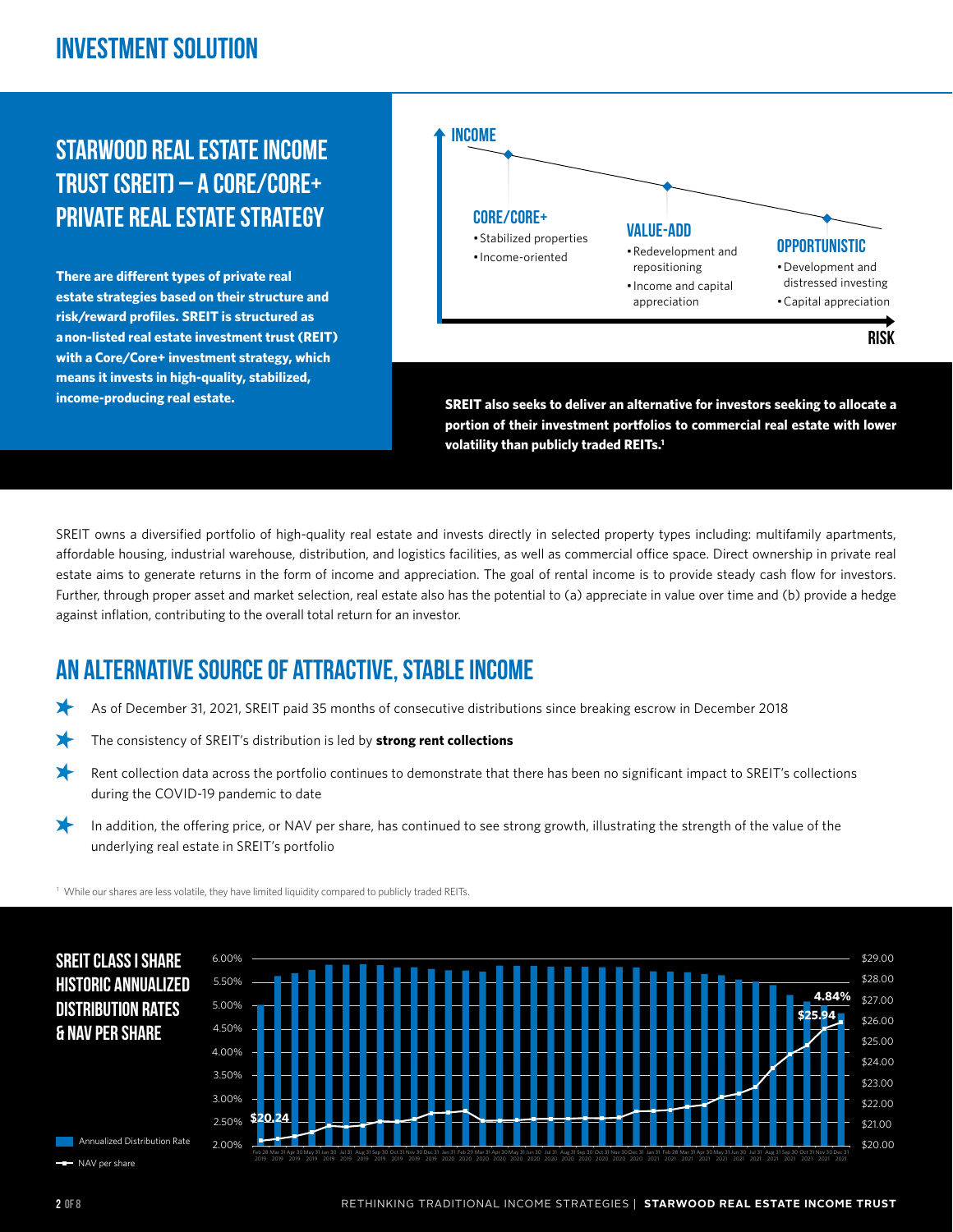**1.**

Our team of seasoned real estate professionals: Starwood Capital Group is one of the world's leading real estate managers, with over \$110B of AUM and 30 years of experience navigating through numerous market cycles.

**2.**

SREIT is currently Starwood Capital's only vehicle for Core/Core+ real estate which has enabled us to hand select our best investment ideas for the fund with an emphasis on:



SREIT seeks to invest in high growth, low-cost and diversified markets primarily across the southeast and southwest



We have focused on hand-picked, best-in-class assets with no major capital improvement and virtually no exposure to retail

![](_page_2_Picture_10.jpeg)

Prioritize strong credit tenants or private industry leaders in non-cyclical industries, with minimal near term leasing exposure, and long weighted average lease terms

# **Tax-Efficiency: Income generated from REITs is also tax advantaged**

- A key tax advantage of REITs is the Return of Capital (ROC) tax shelter, which may reduce the taxable portion of distributions due to factors such as depreciation and amortization<sup>2</sup>
- Additionally, the Tax Cuts and Jobs Act of 2017 introduced a 20% tax rate reduction on REIT ordinary distributions
- SREIT's Return of Capital for 2021 was 100%, which means the maximum effective tax rate on SREIT's 2021 distributions is 0%3
- In the following example, utilizing SREIT's current 4.84% annualized distribution rate (for the I Share as of December 31, 2021) and the 2021 tax year actual ROC of 100%, the tax equivalent yield is 7.7%4
	- *• 593 basis points higher than the US Bond Aggregate Index Yield*
	- *• 641 basis points higher than the S&P 500 Index Dividend Yield*

#### **Illustrative Example5 \$100,000 Investment**

**Assumes the maximum ordinary tax bracket of 37%**

|                                                           | <b>US BOND</b><br><b>AGGREGATE<sup>6</sup></b> | S&P 500 <sup>7</sup> | <b>SREIT<sup>8</sup></b> |
|-----------------------------------------------------------|------------------------------------------------|----------------------|--------------------------|
| <b>Investment</b>                                         | \$100,000                                      | \$100,000            | \$100,000                |
| <b>2021 ROC</b>                                           |                                                |                      | 100%                     |
| <b>Current Pre-Tax Yield</b><br>(As of December 31, 2021) | 1.75%                                          | 1.27%                | 4.84%                    |
| <b>Distributions</b>                                      | \$1.750                                        | \$1,270              | \$4,840                  |
| ROC                                                       |                                                |                      | ( \$4, 840)              |
| <b>Taxable Basis</b>                                      | \$1,750                                        | \$1,270              |                          |
| <b>Tax Rate</b>                                           | 37.0%                                          | 37.0%                | 29.6%                    |
| Tax Payable                                               | ( \$648)                                       | ( \$470)             | \$0                      |
| <b>After Tax Distributions</b>                            | \$1,103                                        | \$800                | \$4,840                  |
| <b>Effective Federal Tax Rate</b>                         | 37.0%                                          | 37.0%                |                          |
| After-Tax Yield <sup>9</sup>                              | 1.1%                                           | 0.8%                 | 4.8%                     |
| <b>Tax Equivalent Yield</b>                               | 1.8%                                           | 1.3%                 | 7.7%                     |

<sup>2</sup> Return of capital reduces the stockholder's tax basis in the year the distribution is received, and generally defers taxes on that portion until the capital asset is sold. Certain non-cash deductions, such as depreciation and amortization, lower the taxable income for REIT distributions.

<sup>3</sup> Assumes the maximum ordinary tax bracket of 37%. Please note the effective tax rate is after the 20% reduction in rates introduced under the Tax Cuts and Jobs Act of 2017.

<sup>4</sup> SREIT cannot guarantee that we will make distributions, and if we do we may fund such distributions from sources other than cash flow from operations, including, without limitation, the sale of assets, borrowings, return of capital or offering proceeds, and we have no limits on the amounts we may pay from such sources. SREIT Annualized Distribution Rate is as of December 31, 2021. It reflects the Class I share December 31, 2021 distribution annualized and divided by the prior month's net asset value, which is inclusive of all fees and expenses. For the year ended December 31, 2021, 100% of our distributions were funded from GAAP cash flows from operations. Distributions are not guaranteed and may be sourced from non-income items.

<sup>5</sup> The illustrative example assumes \$100,000 investment and a maximum ordinary tax bracket of 37%. It does not include state taxes. Investors could be subject to state income tax in their state of residence which would lower the after tax yield received by the investor. The illustrative example does not reflect the impact of increasing net operating income ("NOI"); an increasing NOI from higher rents would reduce the amount of ROC. Past performance is not indicative of future results.

- <sup>6</sup> Bloomberg Barclays US Bond Aggregate as of December 31, 2021.
- <sup>7</sup> S&P 500 Dividend Yield is as of December 31, 2021, as calculated by the dividends per share trailing twelve months (TTM) divided by the close price for the month.

<sup>8</sup> SREIT Annualized Distribution Rate as of December 31, 2021.

9 After-Tax Yield does not take into account other taxes that may be owed on an investment in SREIT when the investor redeems their shares. Upon redemption, the investor may be subject to higher capital gains taxes as a result of a depreciating cost basis due to the return of capital portion of distributions.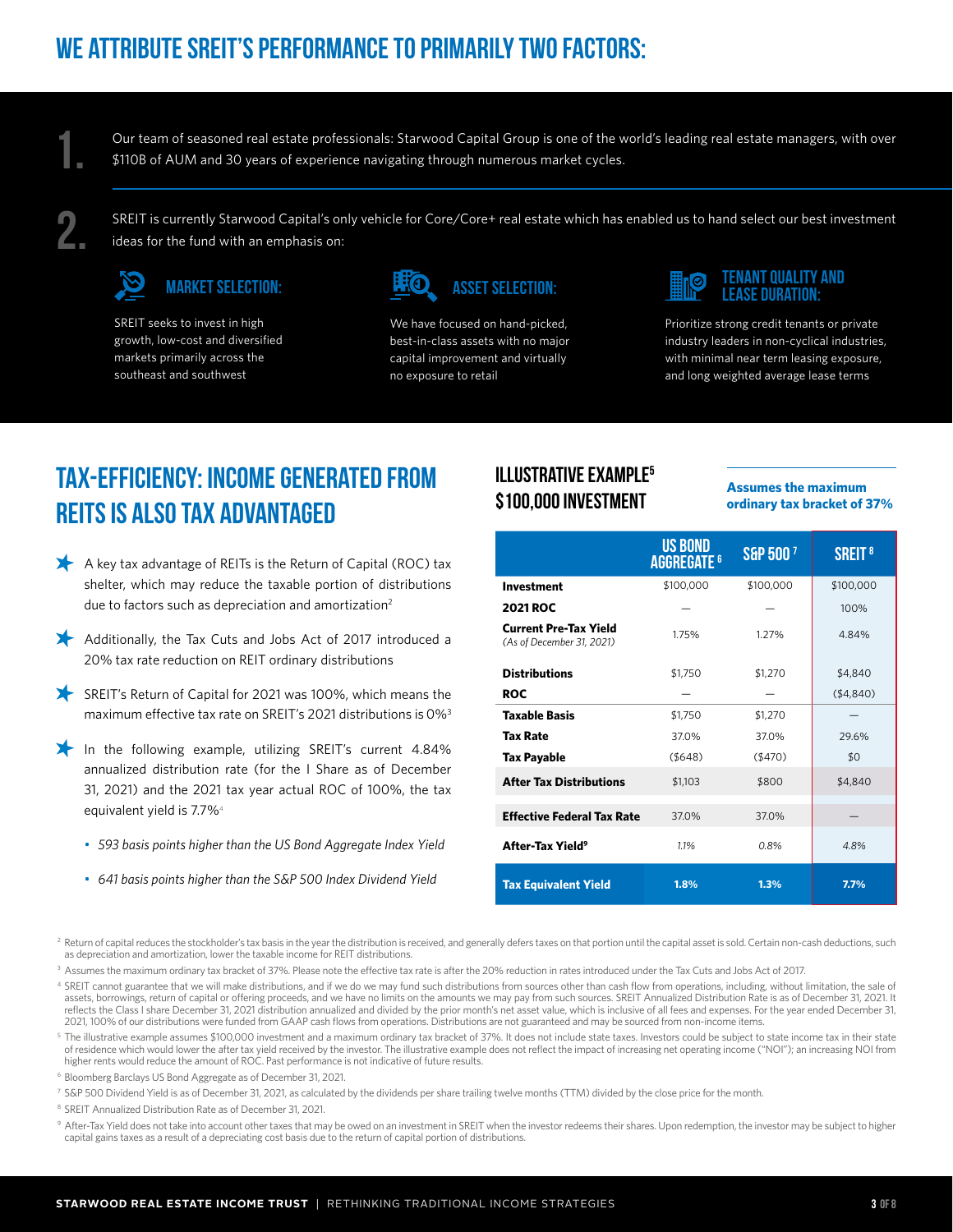#### **Why Now?**

![](_page_3_Picture_1.jpeg)

As the economic impacts of COVID-19 continue to unfold, investors will likely have to navigate in an environment of low growth, low returns and low/negative rates. Real estate's income profile should continue to be attractive. We believe SREIT provides an **alternative solution for investors** to achieve stable, taxefficient income with **less volatility** than the public markets.<sup>10</sup>

# **Relative Value:**

Due to the decline in the 10-year U.S. Treasury Yield, blended cap rate spreads over the benchmark (across sectors) are in the 300 to 400 basis point range today, approximately the same level they were back in 2009-2010, which ended up being a **great time to invest in real estate.**

![](_page_3_Picture_5.jpeg)

![](_page_3_Picture_6.jpeg)

**To learn more about SREIT and the benefits of investing in private real estate, please visit www.starwoodnav.reitor call us at (877) 648-3235.**

<sup>10</sup> While our shares are less volatile, they have limited liquidity compared to publicly traded REITs.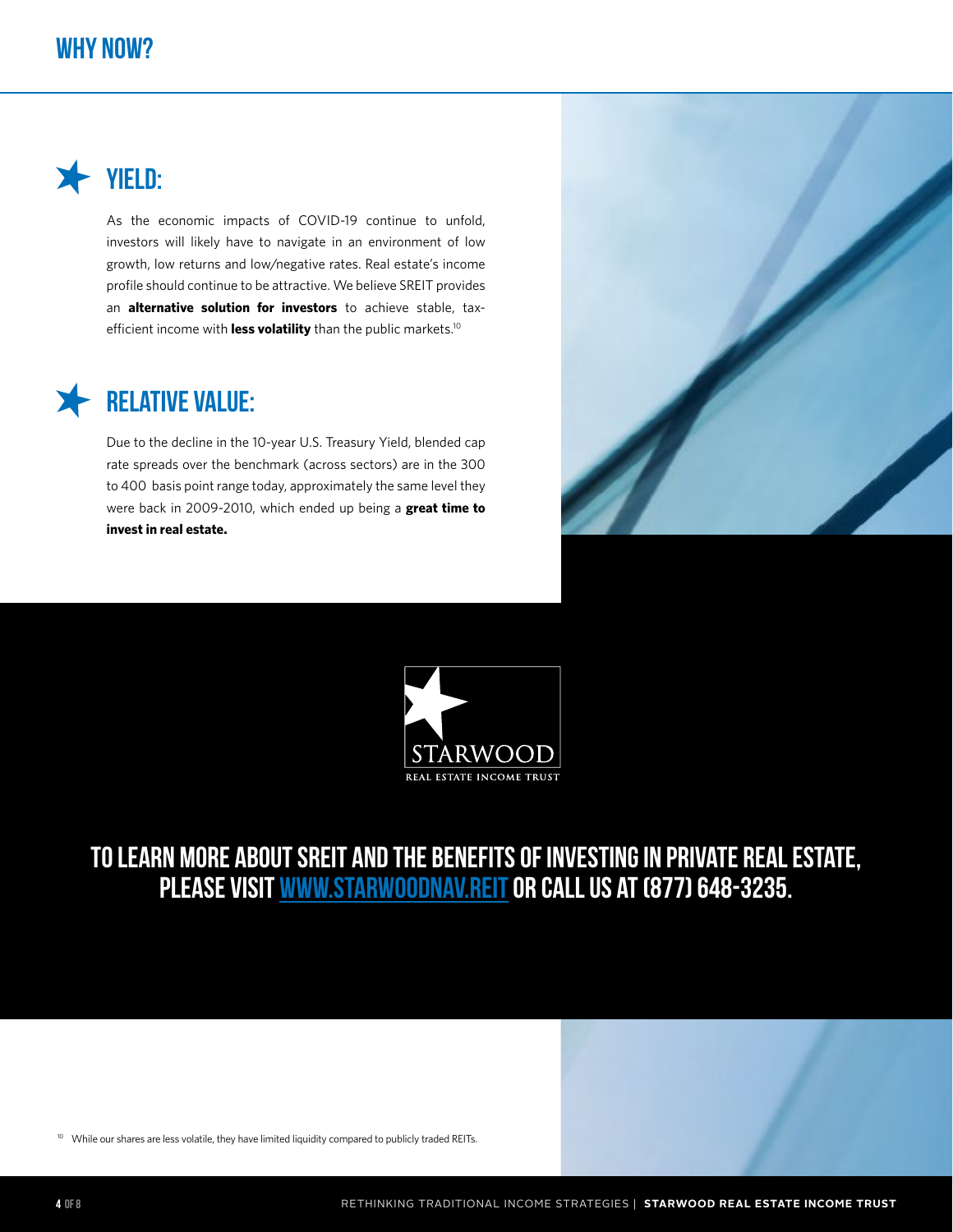## **SUMMARY OF RISK FACTORS**

An investment in Starwood Real Estate Income Trust, Inc. involves a high degree of risk. These securities are not liquid instruments. You should purchase these securities only if you can afford the complete loss of your investment. You should carefully read the information set forth in the "Risk Factors" section of the prospectus before buying our shares. Risks include, but are not limited to:

- We have incurred GAAP net losses attributable to stockholders and an accumulated deficit in the past and may incur GAAP net losses attributable to stockholders and continue to have an accumulated deficit in the future.
- You will not have the opportunity to evaluate our future investments before we make them.
- Since there is no public trading market for shares of our common stock, repurchase of shares by us will likely be the only way to dispose of your shares. Our share repurchase plan provides stockholders with the opportunity to request that we repurchase their shares on a monthly basis, but we are not obligated to repurchase any shares and may choose to repurchase only some, or even none, of the shares that have been requested to be repurchased in any particular month in our discretion. In addition, repurchases are subject to available liquidity and other significant restrictions. Further, our board of directors may modify or suspend our share repurchase plan if it deems such action to be in our best interest and the best interest of our stockholders. As a result, our shares should be considered as having only limited liquidity and at times may be illiquid.
- We cannot guarantee that we will make distributions, and if we do we may fund such distributions from sources other than cash flow from operations, including, without limitation, the sale of assets, borrowings, return of capital or offering proceeds, and we have no limits on the amounts we may pay from such sources.
- The purchase and repurchase price for shares of our common stock are generally based on our prior month's NAV and is not based on any public trading market. While there are independent periodic appraisals of our properties, the appraisal of properties is inherently subjective, and our NAV may not accurately reflect the actual price at which our properties could be liquidated on any given day.
- We have no employees and are dependent on Starwood REIT Advisors, L.L.C. (the "Advisor") to conduct our operations. The Advisor will face conflicts of interest as a result of, among other things, the allocation of investment opportunities among us and Other Starwood Accounts (as defined in the prospectus), the allocation of time of its investment professionals and the substantial fees that we pay to the Advisor.
- This is a "best efforts" offering. If we are not able to raise a substantial amount of capital, our ability to achieve our investment objectives could be adversely affected.
- There are limits on the ownership and transferability of our shares.
- If we fail to qualify as a REIT and no relief provisions apply, our NAV and cash available for distribution to our stockholders could materially decrease.
- The acquisition of properties may be financed in substantial part by debt. The use of leverage involves a high degree of financial risk and will increase the exposure of the investments to adverse economic factors.
- Investing in commercial real estate assets involves certain risks, including, but not limited to: changes in values caused by global, national, regional or local economic performance, the performance of the real estate sector, unemployment, stock market volatility and other impacts of the recent coronavirus pandemic, demographic or capital market conditions; increases in interest rates and lack of availability of financing; vacancies, fluctuations in the average occupancy and room rates for hotel properties; and bankruptcies, financial difficulties or lease defaults by our tenants.
- A change in U.S. tax laws could adversely impact benefits of investing in our shares.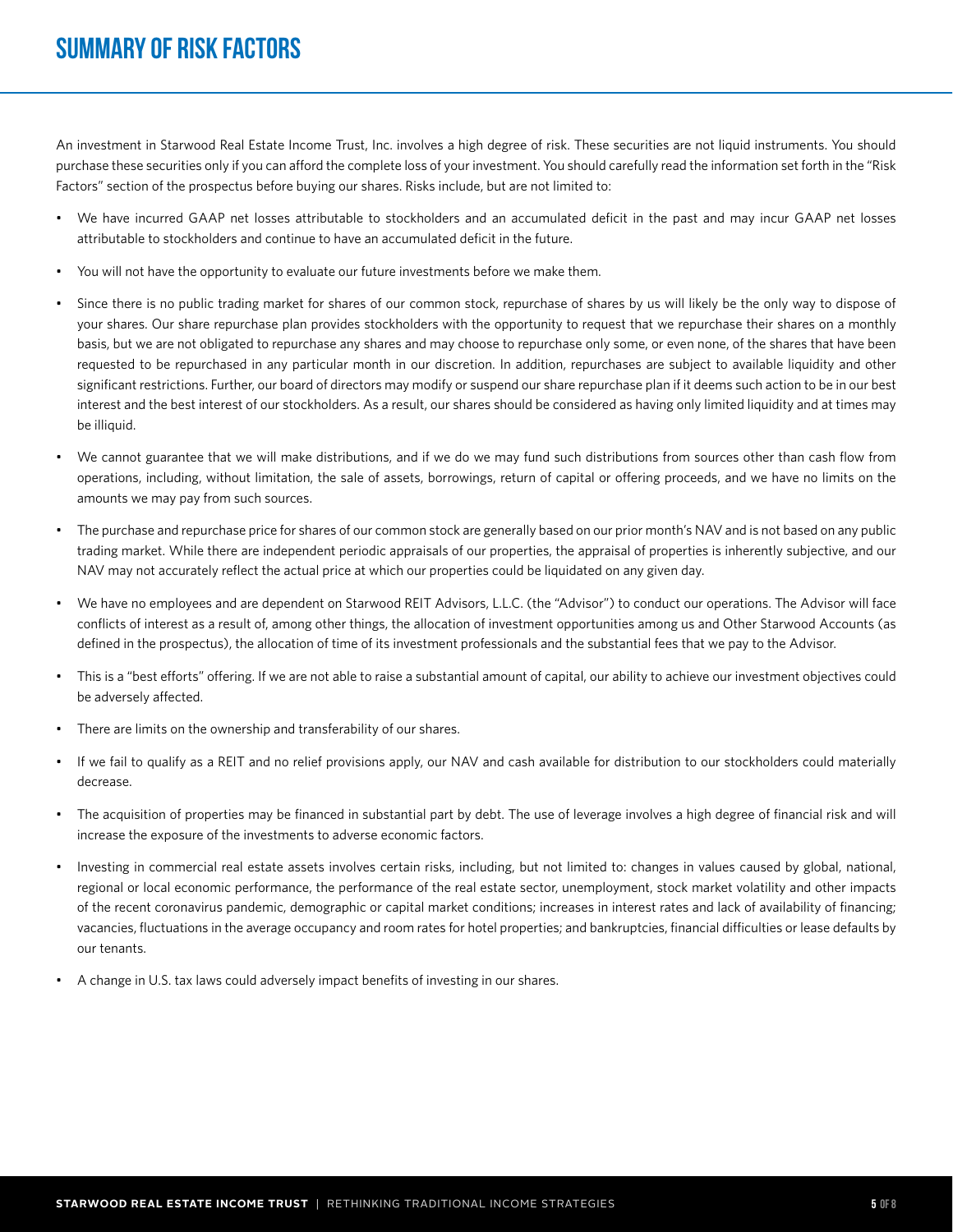#### **FORWARD-LOOKING STATEMENT DISCLOSURE**

This sales material contains forward-looking statements about our business, including, in particular, statements about our plans, strategies and objectives. You can generally identify forward-looking statements by our use of forward-looking terminology such as "may," "will," "seek," "expect," "intend," "anticipate," "estimate," "believe," "continue" or other similar words. These statements are based on current expectations that involve numerous risks and uncertainties. Although we believe the assumptions underlying the forward-looking statements, and the forward-looking statements themselves, are reasonable, any of the assumptions could be inaccurate and, therefore, there can be no assurance that these forwardlooking statements will prove to be accurate and our actual results, performance and achievements may be materially different from that expressed or implied by these forward-looking statements. The inclusion of forward looking information should not be regarded as a representation by us or any other person that our objectives and plans, which we consider to be reasonable, will be achieved. Except as otherwise required by federal securities laws, we do not undertake to publicly update or revise any forward-looking statements, whether as a result of new information, future events or otherwise.

Unless otherwise noted, the information contained herein has been compiled as of June 30, 2021 and there is no obligation to update the information. The delivery of this material will under no circumstances create any implication that the information herein has been updated or corrected as of any time subsequent to the date of publication or, as the case may be, the date as of which such information is stated.

#### **INDEX DEFINITIONS**

The volatility and risk profile of the indices presented is likely to be materially different from that of SREIT including those related to fees and expenses, liquidity, safety, and tax features. In addition, the indices employ different investment guidelines and criteria than SREIT; as a result, the holdings in SREIT and the liquidity of such holdings may differ significantly from the securities that comprise the indices. The volatility of the indices presented may be materially different from that of the performance of SREIT. While our shares are less volatile, they have limited liquidity compared to publicly traded REITs.

- **US Treasuries** are fixed income securities with varying maturities issued by the United States Department of the Treasury and backed by the United States government.
- **Bloomberg Barclays US Aggregate** Bond Index is a broad-based flagship benchmark that measures the investment grade, US dollardenominated, fixed-rate taxable bond market. The index includes Treasuries, government-related and corporate securities, MBS (agency fixedrate pass-throughs), ABS and CMBS (agency and non-agency). Ticker LBUSTRUU.
- **Bloomberg Barclays U.S. Municipal Index** covers the USD-denominated long-term tax exempt bond market. The index has four main sectors: state and local general obligation bonds, revenue bonds, insured bonds and prerefunded bonds. Ticker LMBITR.
- **S&P 500 Index** gauges large-cap US equities and covers over USD 11.2 trillion indexed or benchmarked to the index, with indexed assets comprising approximately USD 4.6 trillion of this total. The index includes 500 leading companies and covers approximately 80% of available market capitalization.